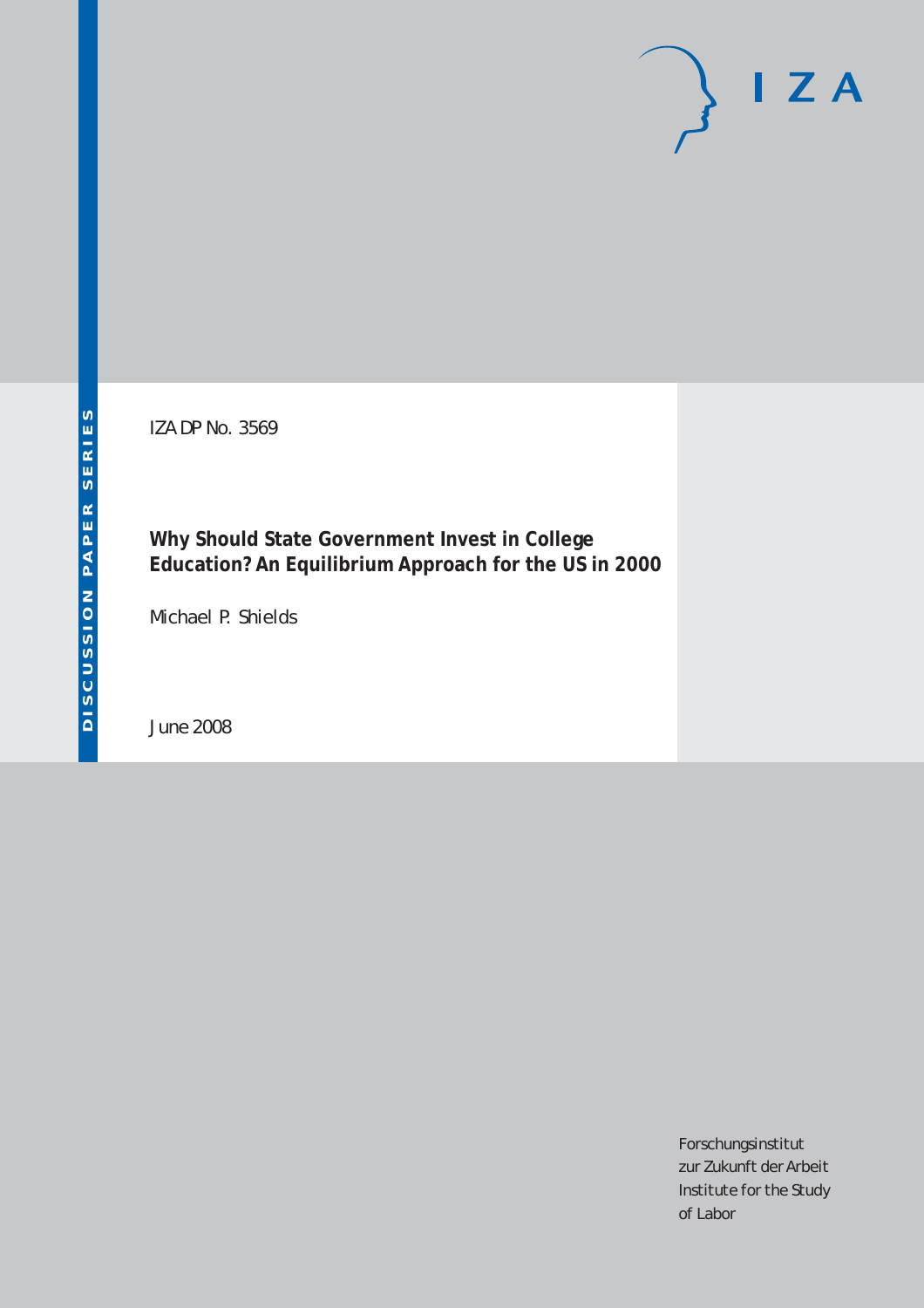# **Why Should State Government Invest in College Education? An Equilibrium Approach for the US in 2000**

**Michael P. Shields** 

*Central Michigan University and IZA* 

Discussion Paper No. 3569 June 2008

IZA

P.O. Box 7240 53072 Bonn **Germany** 

Phone: +49-228-3894-0 Fax: +49-228-3894-180 E-mail: [iza@iza.org](mailto:iza@iza.org)

Any opinions expressed here are those of the author(s) and not those of IZA. Research published in this series may include views on policy, but the institute itself takes no institutional policy positions.

The Institute for the Study of Labor (IZA) in Bonn is a local and virtual international research center and a place of communication between science, politics and business. IZA is an independent nonprofit organization supported by Deutsche Post World Net. The center is associated with the University of Bonn and offers a stimulating research environment through its international network, workshops and conferences, data service, project support, research visits and doctoral program. IZA engages in (i) original and internationally competitive research in all fields of labor economics, (ii) development of policy concepts, and (iii) dissemination of research results and concepts to the interested public.

IZA Discussion Papers often represent preliminary work and are circulated to encourage discussion. Citation of such a paper should account for its provisional character. A revised version may be available directly from the author.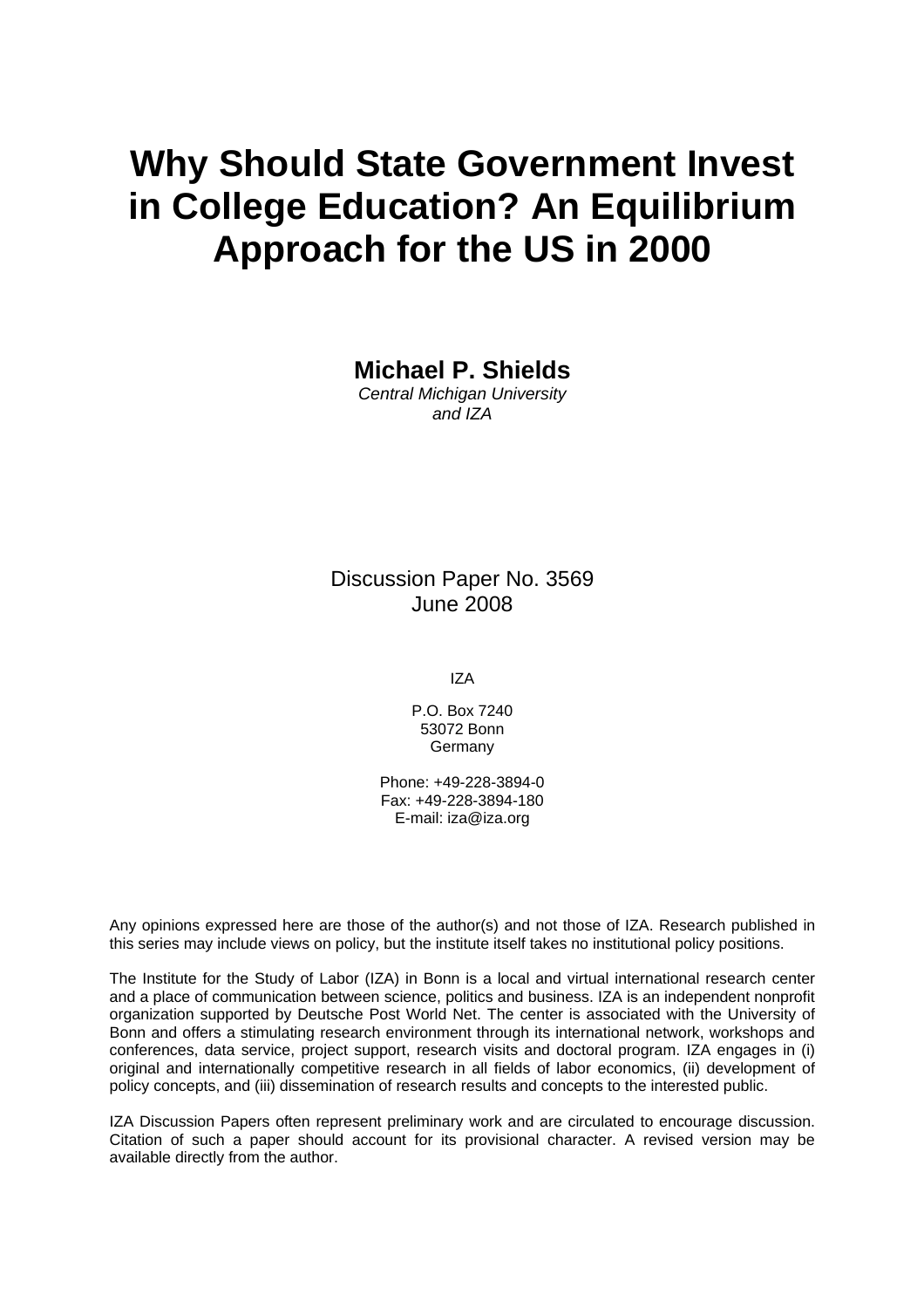IZA Discussion Paper No. 3569 June 2008

# **ABSTRACT**

### **Why Should State Government Invest in College Education? An Equilibrium Approach for the US in 2000[\\*](#page-2-0)**

This paper is a preliminary look at the benefits to states in the US of subsidizing college education. The benefits studies are the external benefits of college education on the earnings of both college graduates and those who have not graduated from college. In completing a college education individuals earn more. In addition, if there are positive external benefits others will also earn more because the average level of college graduates in the state has risen. This study confirms the existence of these positive externalities for the US in 2000 in estimates using the Current Population Survey. Furthermore, these external benefits are large enough that if confirmed in more complete studies would suggest that states invest too little in college education.

JEL Classification: J2, J24, H52

Keywords: human capital, externalities, higher education

Corresponding author:

 $\overline{a}$ 

Michael P. Shields Department of Economics Central Michigan University Mt. Pleasant, MI 48859 USA E-mail: [Michael.P.Shields@cmich.edu](mailto:Michael.P.Shields@cmich.edu)

<span id="page-2-0"></span><sup>\*</sup> I would like to thank participants in the brown bag lunch seminar in the economics program at the RSSS at Australian National University for helpful comments.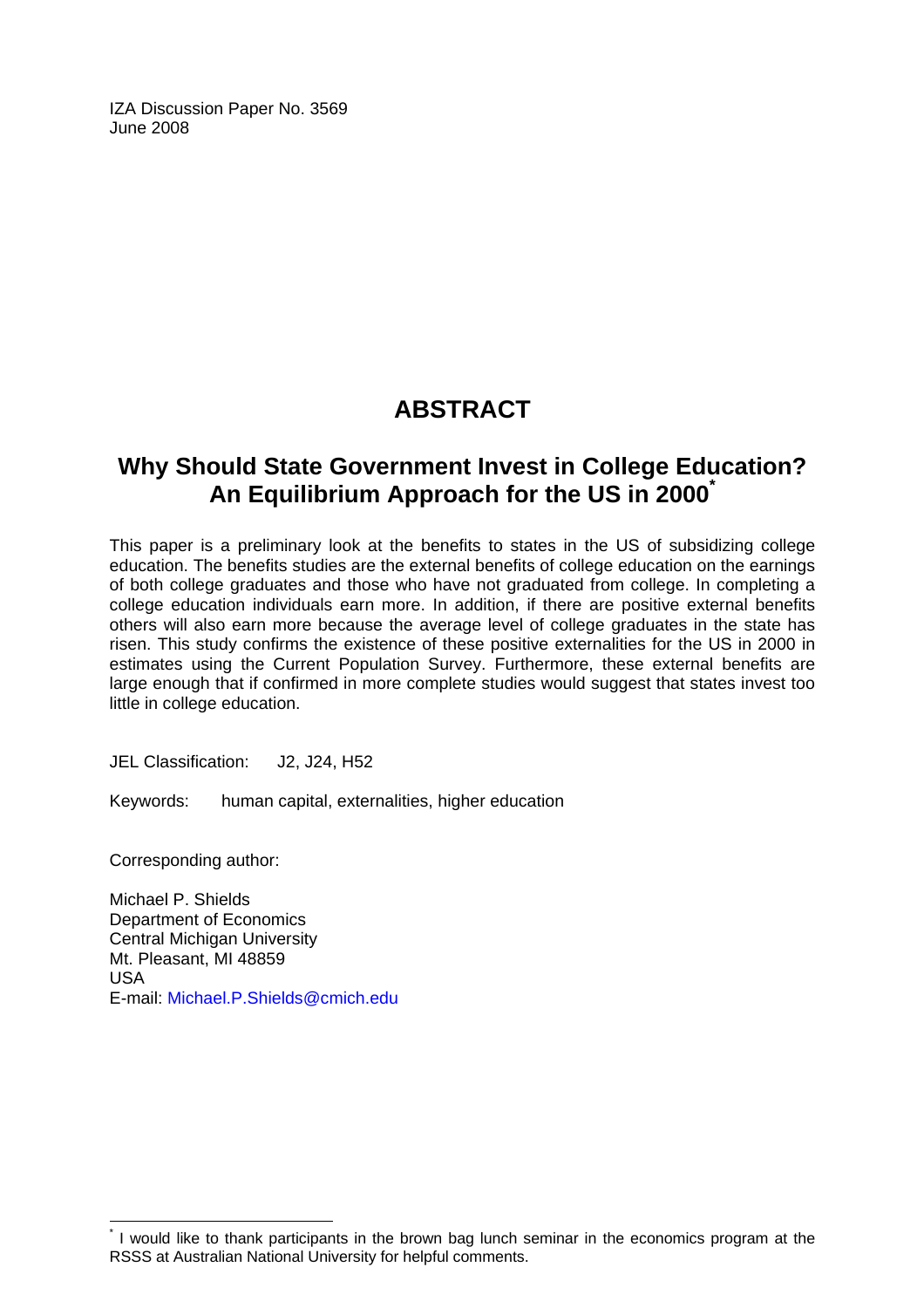# Why Should State Government Invest in College Education? An Equilibrium Approach

College education is highly subsidized by state government in the US. There are numerous justifications for this subsidization of which three will be mentioned here. First, subsidization increases the access to college education and hence increases the possibility for upward economic mobility. Higher economic mobility could be valued in part as a social goal for its own sake and partly because it leads to greater effort and more innovative behavior. Second, universities might directly create consumption and production externalities to firms or people located near the university. Hence, local communities might lobby for more state support. Third, a college education might indirectly create production externalities due to a higher average level of education of the labor force. This third possibility has been central to models of economic growth. In this paper we will consider evidence for this third possible source of externalities. A model of these statewide externalities based on the growth model developed by Lucas (1988) will be developed and tested. In the first section, a model of externalities to college education will be developed in which migration is introduced into the model. The second section will discuss the empirical model and the third section will discuss the estimation and the results. Finally, some brief conclusions will be made.

#### **Externalities to Education and Wage Rates**

The possible existence of external benefits to education has long been thought to exist. The standard economic justification for public funding of education depends upon the argument that there are external benefits to education (Schultz, 1988). The existence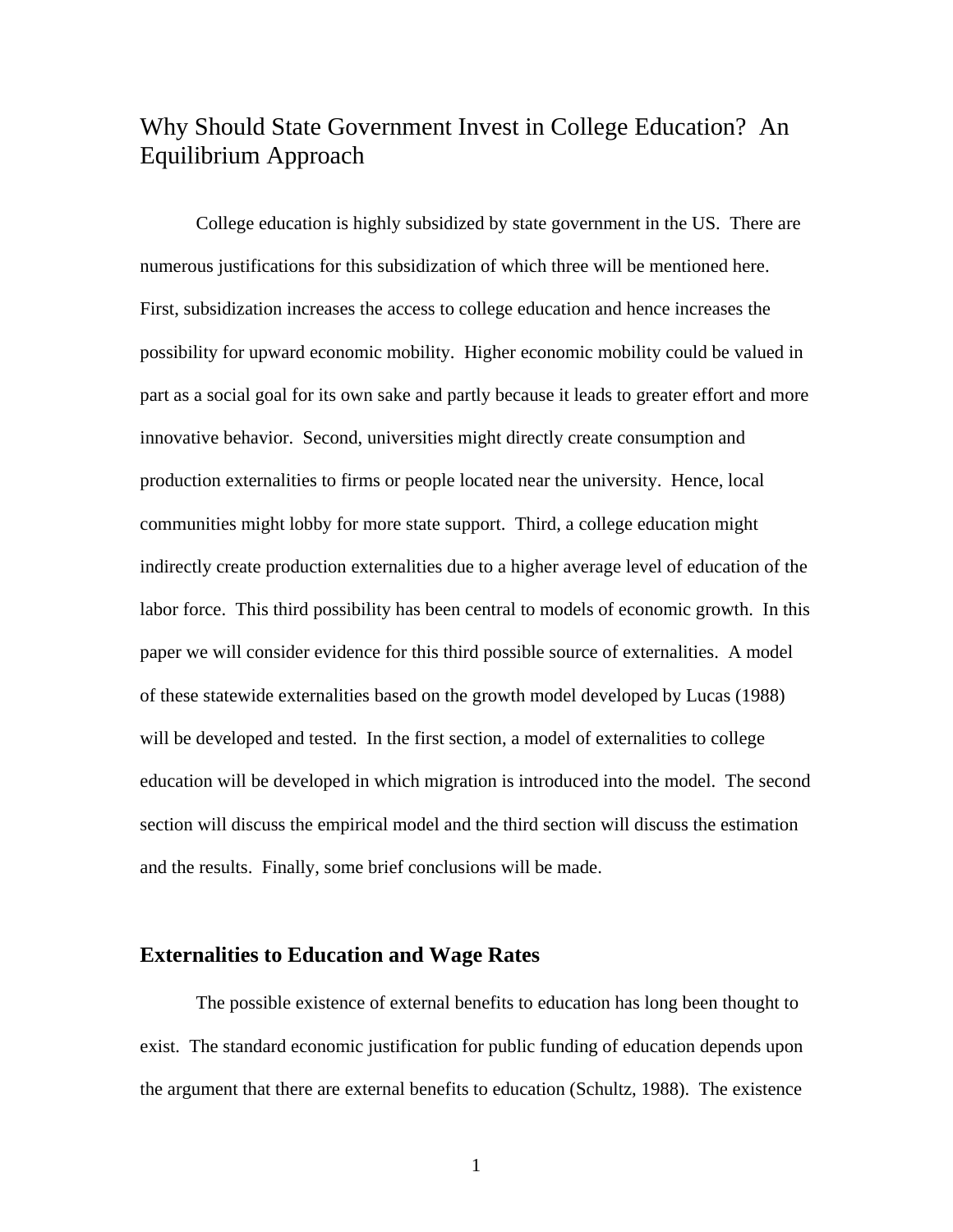of external benefits implies that without public support, society would under invest in education. External benefits also imply that it would be unfair for individuals to pay for their entire education because they would be paying for benefits they do not receive. Confirming the existence and measuring the magnitude of these external benefits is essential if we are to provide the optimal subsidy for economic efficiency.

For the most part the literature on college education has focused on private returns. Attaining a college degree is seen to be an investment in human capital. The cost of this investment is foregone earnings from delaying entry into the labor market plus net tuition and other direct costs of attending college. The return is the present value of higher wage rates that college graduates earn. Following Mincer (1974) there have been various estimates of the wage premium from a college degree that find this premium to be substantial, particularly in the US.

Much of the literature on the external benefits of education has focused on education in general. Early examples of this literature are Marshall (1890), Weisbrod (1962), and Friedman (1962). Marshall emphasized the informal sharing of skills among workers. Weisbrod emphasized a number of economic and non-economic externalities including the creation of a better learning environment for one's own children and in one's community. Friedman mentioned the impact of a better educated electorate in making decisions leading to better public choices affecting the economy.

Lucas (1988) introduced these externalities to education into a growth model. He argued that these externalities are essential if we are to explain international differences in income. Lucas considers a Cobb-Douglas production function

(1)  $Q = AK^{\alpha}L^{1-\alpha}$ ,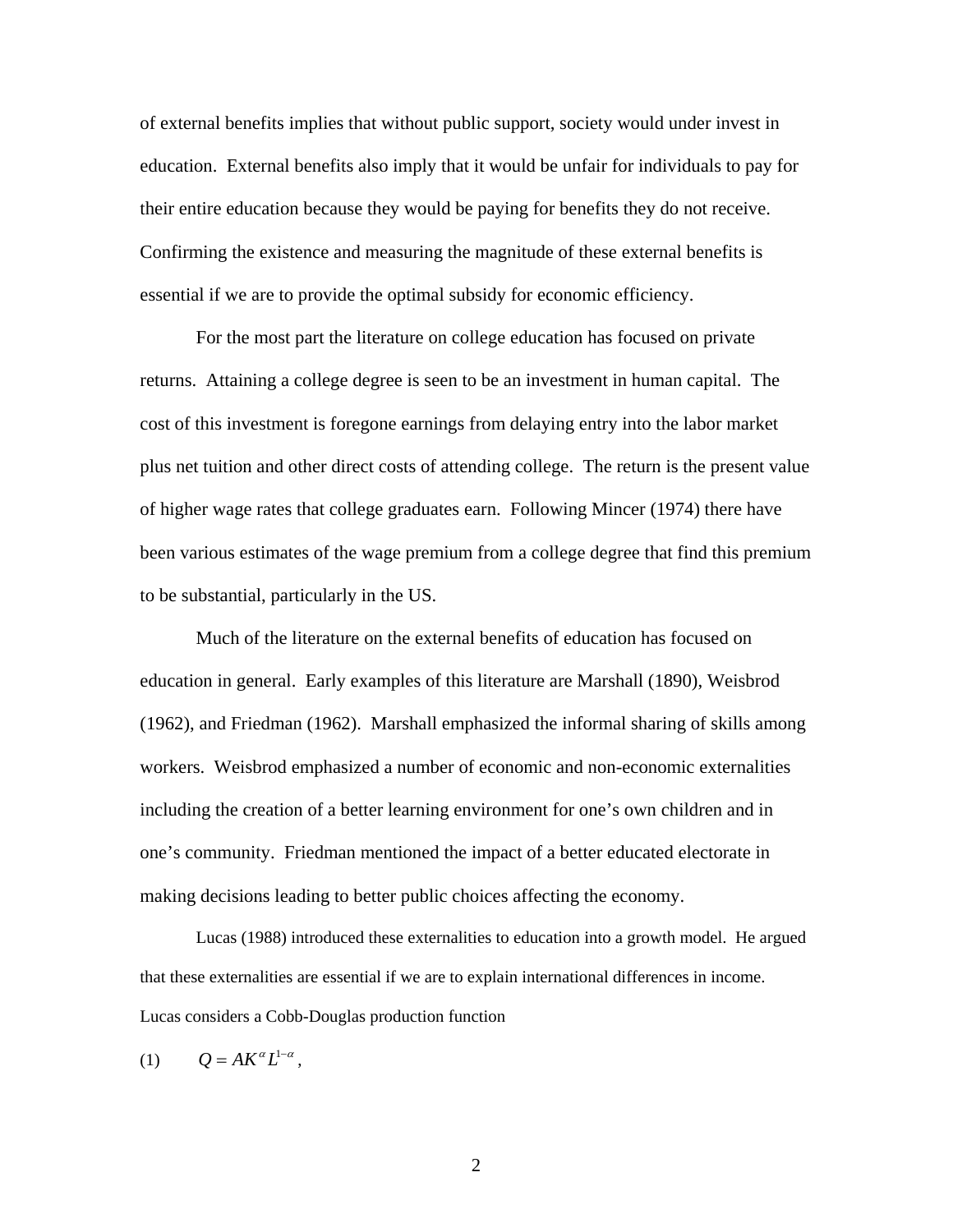where  $L = \lambda(E)N$ , where  $\lambda(E)$  is worker productivity, E is education, N is the size of the labor force, K is total capital, Q is total output and A represents technology and other influences on total factor productivity. Externalities to education are introduced by making  $A = A(E)$ , i.e., the productivity of all factors are a positive function of education. Lucas considers several examples to make his argument. He takes an example where there is a substantial difference in income between a rich and a poor countries. This difference might be the result of differences in factor proportions, technology, the internal returns to education and the external returns to education. After considering the realism of these implied factor returns, Lucas concludes that any reasonable explanation of factor returns must rest on the existence of external benefits to education.

One way of testing the Lucas hypothesis is to assume that education will impact wage rates through two channels. First, education increases the productivity of workers directly by increasing  $\lambda(E)$ . Hence, it will increase that person's productivity and consequently that person's earnings. Second, since Lucas argues that *A* also depends on the average level of education. Workers with more education may, through example or other spill over effects, increase the productivity of other workers. This externality makes both capital and labor more productive. An externality is an uncompensated impact of one person's action on the well-being of someone else. The externality to education means that an increase in a person's education will have two impacts. First, it will increase that person's productivity which will be reflected in that person's wage rate. Second, it will also increase average level of skill/education and, hence, will increase the productivity of others, which will be reflected in the average wage rate of others. Hence, the returns to capital, labor and education will be higher in regions with higher average education than would be expected in the standard model.

Education affects wage rates by increasing the marginal product of labor (MPL). MPL can be found by differentiating equation (1) with respect to *N* yielding

(2)  $MPL = (1 - \alpha)(Q/N)$ .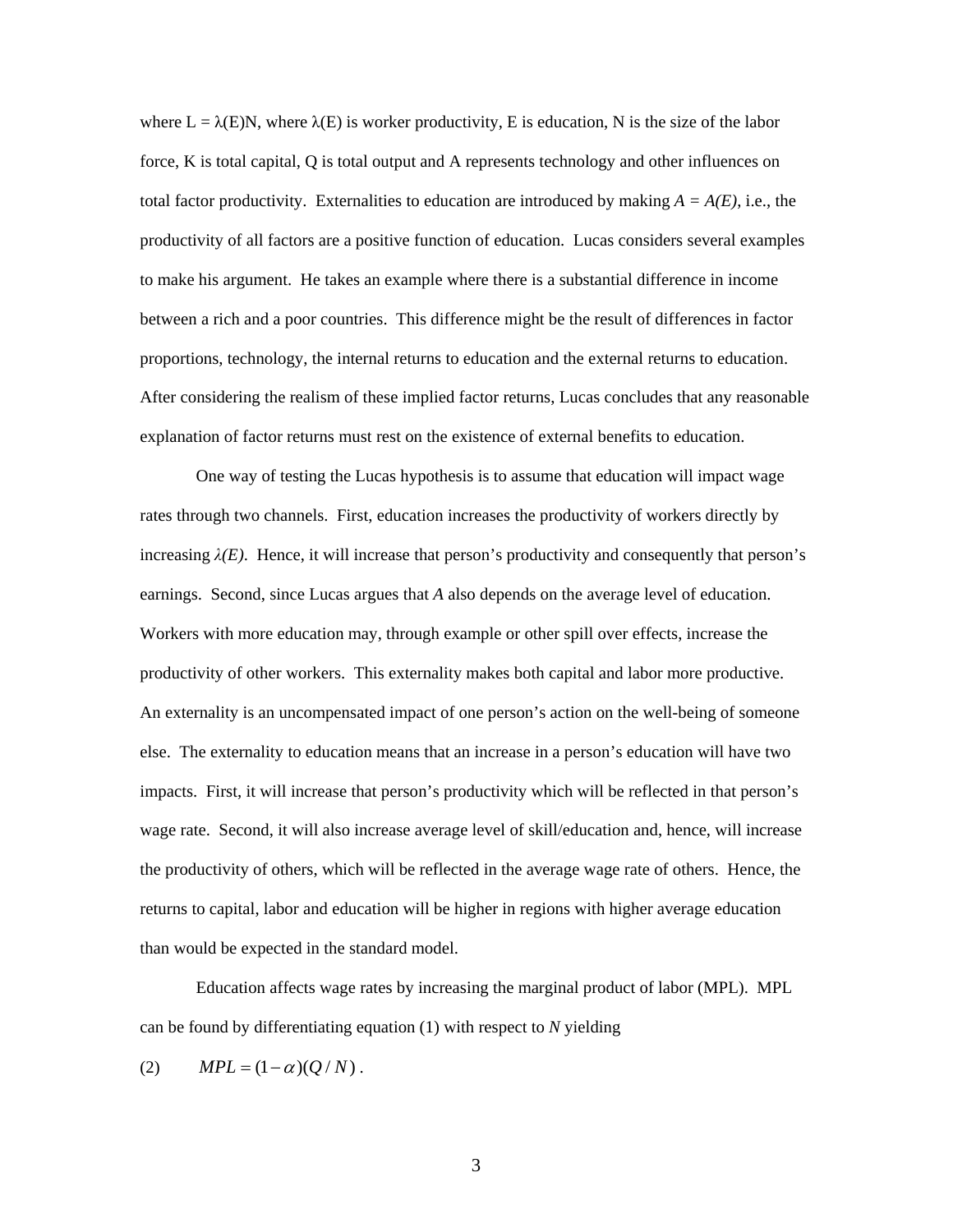On the assumption that workers are paid their marginal product, a wage equation can be estimated by substituting the wage rate for the marginal product of labor. Since Lucas was concerned with an aggregate production function and explaining national differences in factor returns, the externalities to education were assumed to be country wide. However, many tests of the Lucas hypothesis are based on the notion that the external benefits were to be observed chiefly within an industry. Winter-Ebmer (1992) and Sakellariou and Maysami (2004) estimate average, industry-specific wage rates based upon the average level of education of workers by industry after accounting for differences in the compensation of workers in the industry. Moretti (2004b) examines spillovers from education within a plant.

A second group of tests assumes that the external benefits to education were spread across a community, which is defined as a metropolitan area. In an early study Rauch (1993) looks at wage rates in US metropolitan areas. Wages are estimated based on the average level of education within the region plus other regional characteristics and the characteristics of individuals within the region. A difficulty with this approach is that an important variable in any wage equation for a region is capital per worker in the region. Since the marginal product of labor is typically thought to be positively related to capital per worker, a key potential source of heterogeneity in a region is not included. Hence, capital per worker is assumed to be endogenous as would be the case in a hedonic migration model (see Roback, 1982 and 1988; and Shields, 1995). Within this context, Rauch found support for the existence of city wide external benefits to education.

Hedonic models are based on an equilibrium assumption where, in equilibrium, the value of regional amenities is capitalized into lower wage rates and the rental price of housing. For the aggregate production function of the form considered by Lucas, in equation (1), land does not enter the production function. Hence, rental costs of land do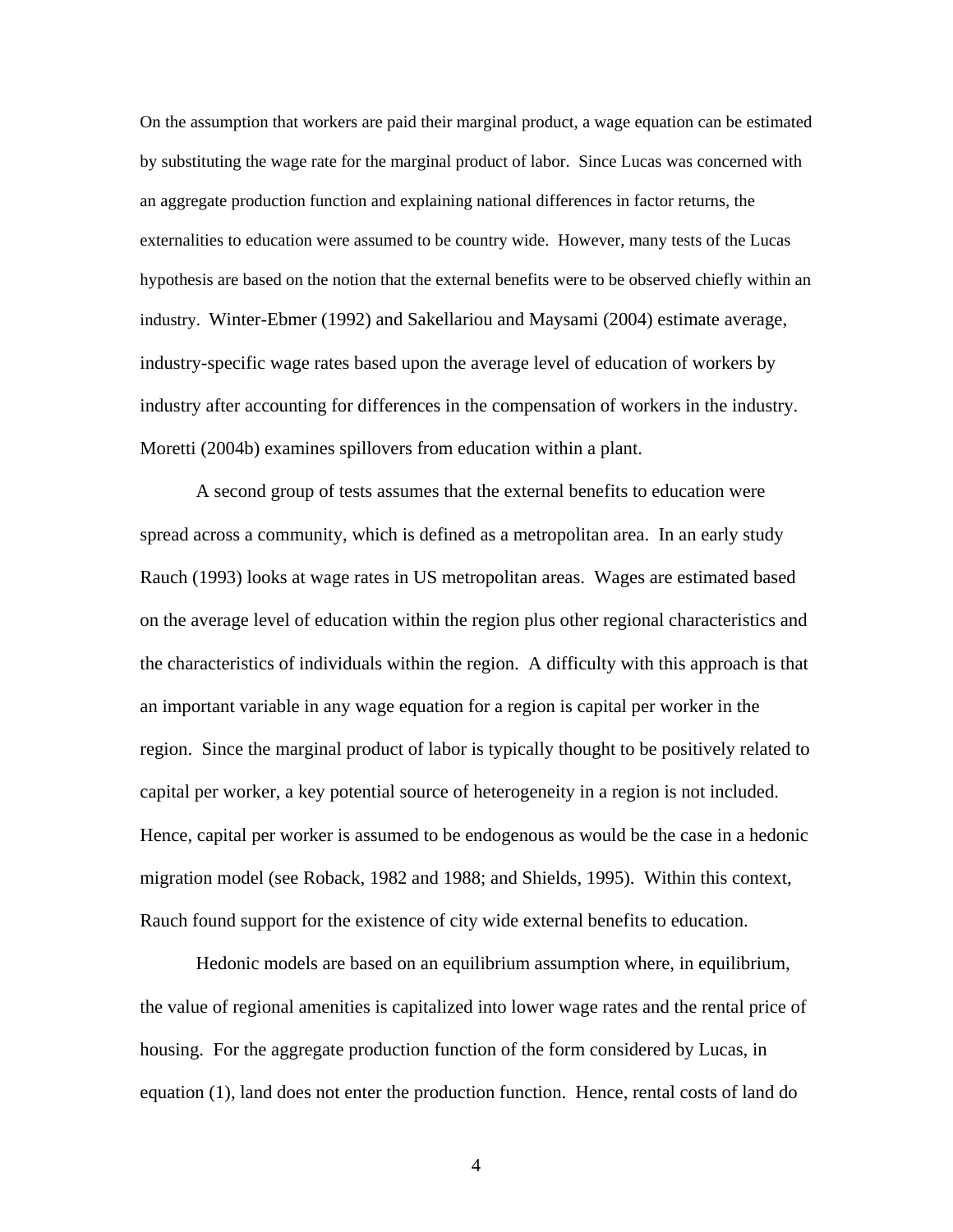not enter the firm's decision to locate in a given region. Only the wage rate and the productivity of workers enter this decision.

The model is illustrated in Figure 1. Here, workers face a tradeoff between wage rates and housing rental costs. The wage rate, in this example, is to be interpreted as the cost per unit of *L* and not *N*. The supply of labor is given by *S* and is upward sloping because workers will tradeoff higher wages for higher rental costs. Workers will move to a region if for a given housing cost, *h*, the wage rate, *w*, is above the supply curve. Hence, the supply of labor is upward sloping reflecting this trade off.

Figure 1.



The demand for labor does not depend upon housing costs because in our model land is not a factor of production. Consequently, the demand for labor, *D*, is horizontal. While this assumption comes directly from the production function used, it also makes discussion easier. The results will be similar if *D* is allowed to be downward sloping. The demand for labor depends on two factors. First, demand depends on the national wage rate. Second, demand depends on productivity within the region. In particular, *D* will shift upward if external benefits of education make workers and capital more productive. Capital will move to the region until the wage rate rises to the new demand for labor.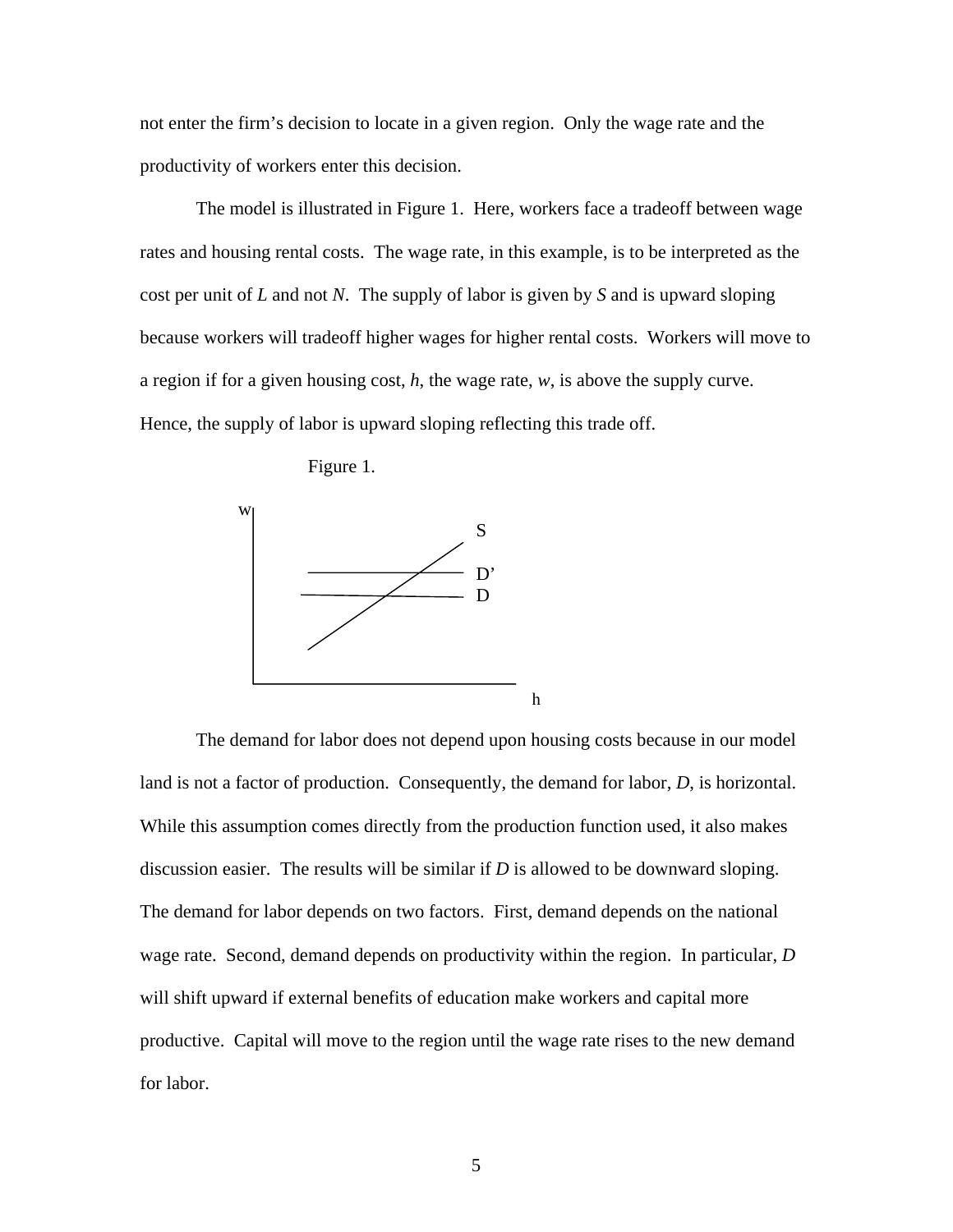Equilibrium exists in this model when supply equals demand. In a hedonic migration model, regional economies are assumed to be in equilibrium. Capital and labor are distributed between the regions in an optimal manner. Labor receives the same wage rate in every region but pays higher housing costs in regions that have an abundance of consumption amenities. The wage rate of individual workers will depend upon their education and, as we will see, the average level of education in the region.

An increase in the average level of education will increase the marginal product of all workers and, hence, will increase the wage rate. This will shift the demand curve for labor upwards to *D'* in Figure 1. Consequently, the wage rate for each unit of L will rise along with housing prices in regions with an increase in the average level of education. Note that, since capital adjusts to the wage rate, *K/L* will be the same in every region making it unnecessary to measure capital stock in order to estimate a regional wage equation. We will see that this implication of the model can be tested if we have capital data.

Moretti (2004a) and also uses data for metropolitan areas. Unlike Rauch, Moretti studies college graduates instead of education in general. He extends Rauch's model by using panel data methods and introducing instruments for the supply and the demand for college graduates. He uses a demographic variable as an instrument for the supply of college graduates on the assumption that younger workers are the most likely to have graduated from college and whether the city has a land grant college as an instrument for the demand for college graduates on the assumption that land grant colleges are an exogenous source of technology that is biased toward highly educated workers. Since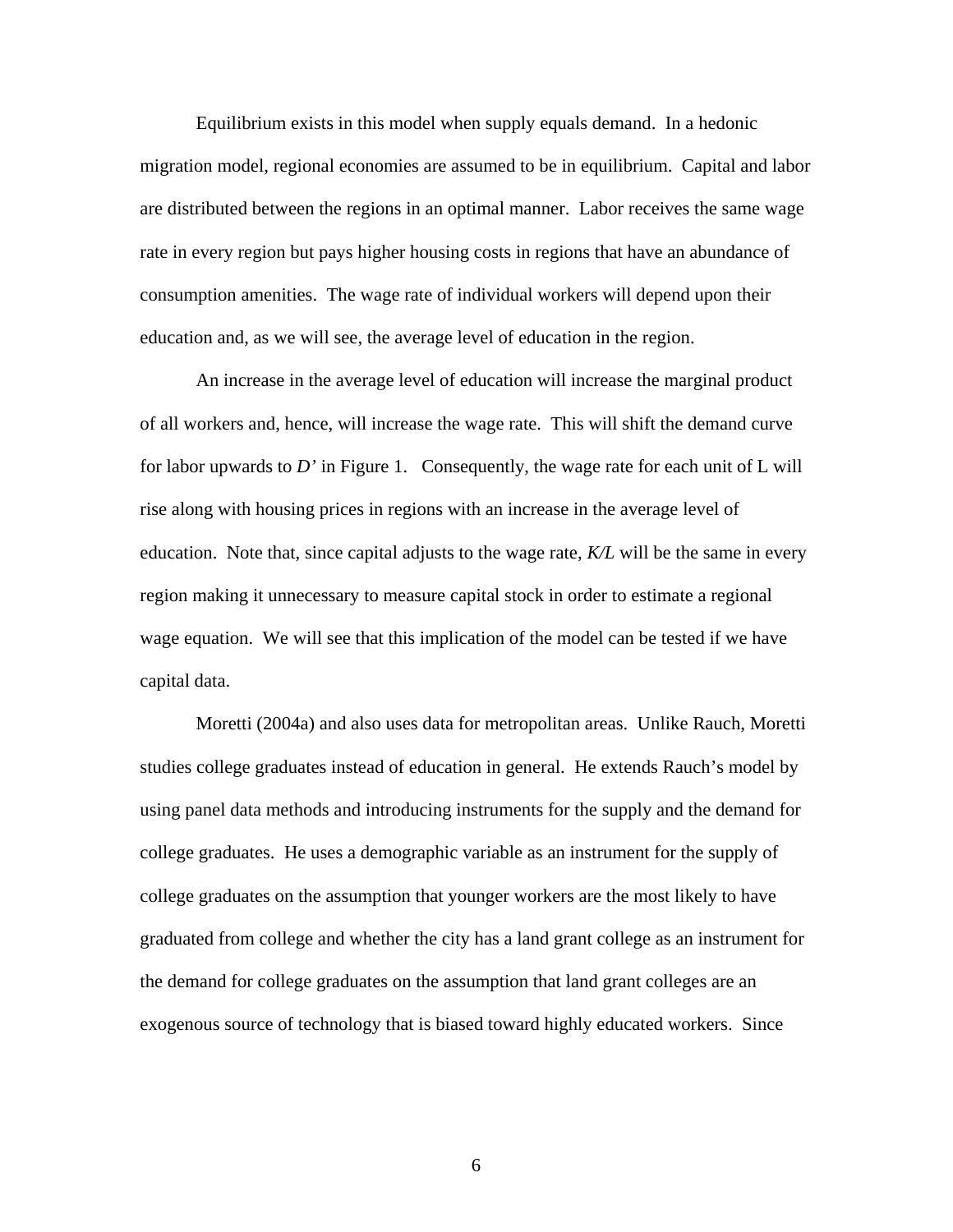capital data are not available by region, he can not, however, test the appropriateness of the hedonic model.

A few studies have used state-wide data. State wide instruments were used by Acemoglu and Angrist (1999). They use compulsory schooling laws. While they are using state wide data they do not use physical capital, which becomes an unobserved determinant of wage rates. Consequently, they too do not test the appropriateness of the model. Shields and Shields (2006) also use state-wide. For years of education, they find that capital per worker is significant but small. However, it is unclear whether this result is enough to reject the hedonic model because of the small sample size they selected and because they use years of schooling and not college graduation as the education variables. Empirical Model

There are two key elements to the empirical model of the returns to college education, both external and internal, that will be developed. The first element is that external returns should be clearly distinguished from internal returns. The second element is that the impact of capital intensity on the wage rate be stated in a testable form. Both can be accomplished by taking the natural logs of equation 2 and collecting terms. The log of the wage rate can then be substituted for the log of the marginal product of labor. The resulting equation, in stochastic form, is then

(3) 
$$
\ln(W_{SI}) = \beta_0 + \beta_1 \ln(E_S) + \beta_2 \ln(K_S/N_S)
$$

$$
+\beta_3\ln(E_{Si})+\beta_4\ln(X_{Si})+\varepsilon_{Si}.
$$

The subscripts, *S* and  $\hat{i}$  represent states and individuals. Hence,  $W_{Si}$  is the wage rate of individual *i* living in state *S*,  $E_S$  is the proportion of the labor force with a college degree in state *S*,  $(K_S/N_S)$ is capital per worker in state *S*, *ESi* is a dummy variable for whether individual *i* living in state *S*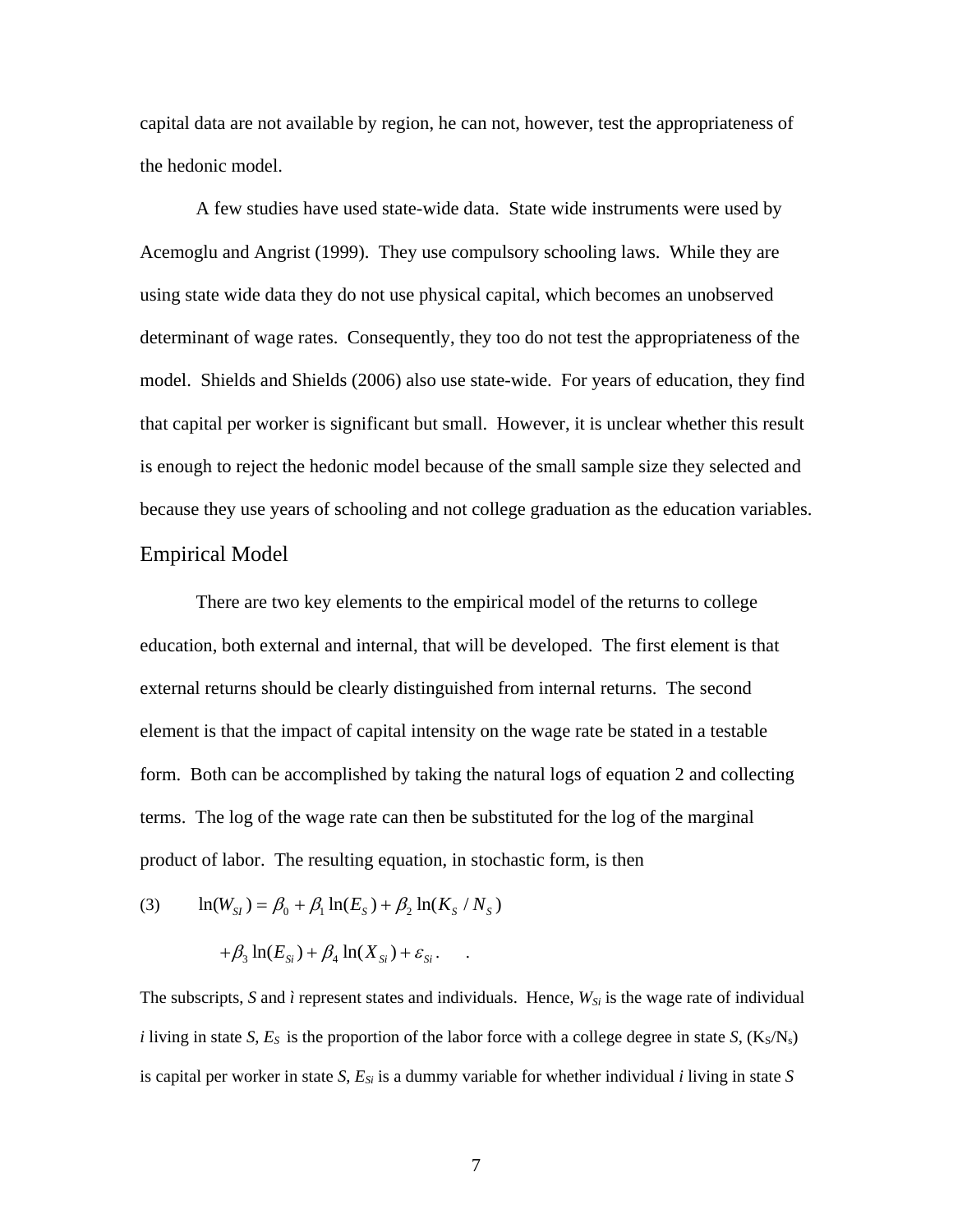has graduated from college,  $X_{Si}$  is a vector of other characteristics of individuals such as experience and gender and  $\varepsilon_{si}$  is a stochastic error term.

The two regional variables, capital per capita and the proportion of the labor force with a college degree, are taken from a Solow growth model as augmented by Lucas. Without migration, a higher capital-labor ratio will increase the marginal product of labor increasing the wage rate but will lower the profit rate. Migration and capital mobility modify this picture. Recall that with migration and capital mobility an increase in the proportion of the labor force with college degrees might increase the wage rate and housing costs. The capital-labor ratio will adjust and, hence, will not be an exogenous variable. If education creates external benefits, a higher average education will increase the marginal product of labor and capital. Hence, higher average education will increase both the profit rate and the wage rate. Furthermore, this increase in labor productivity would occur for all workers. The individual variables will affect the productivity of individual workers and, hence, will also increase the wage rate. Education increases individual human capital and, hence, the wage rate. Consistent with Lucas, only education is assumed to generate external benefits. To estimate the returns to college education, the education variable for the state will be the proportion of the working age population over twenty-five with a college diploma, while the individual education variable will be whether or not the person has completed college. Once the internal and external returns to a college education are estimated, the results can be used and extended to address the questions raised along with various other policy issues.

#### **Empirical Results**

The data come from the two different types of sources. The data on individuals comes from the *Current Population Survey*. The survey was provided by the Minnesota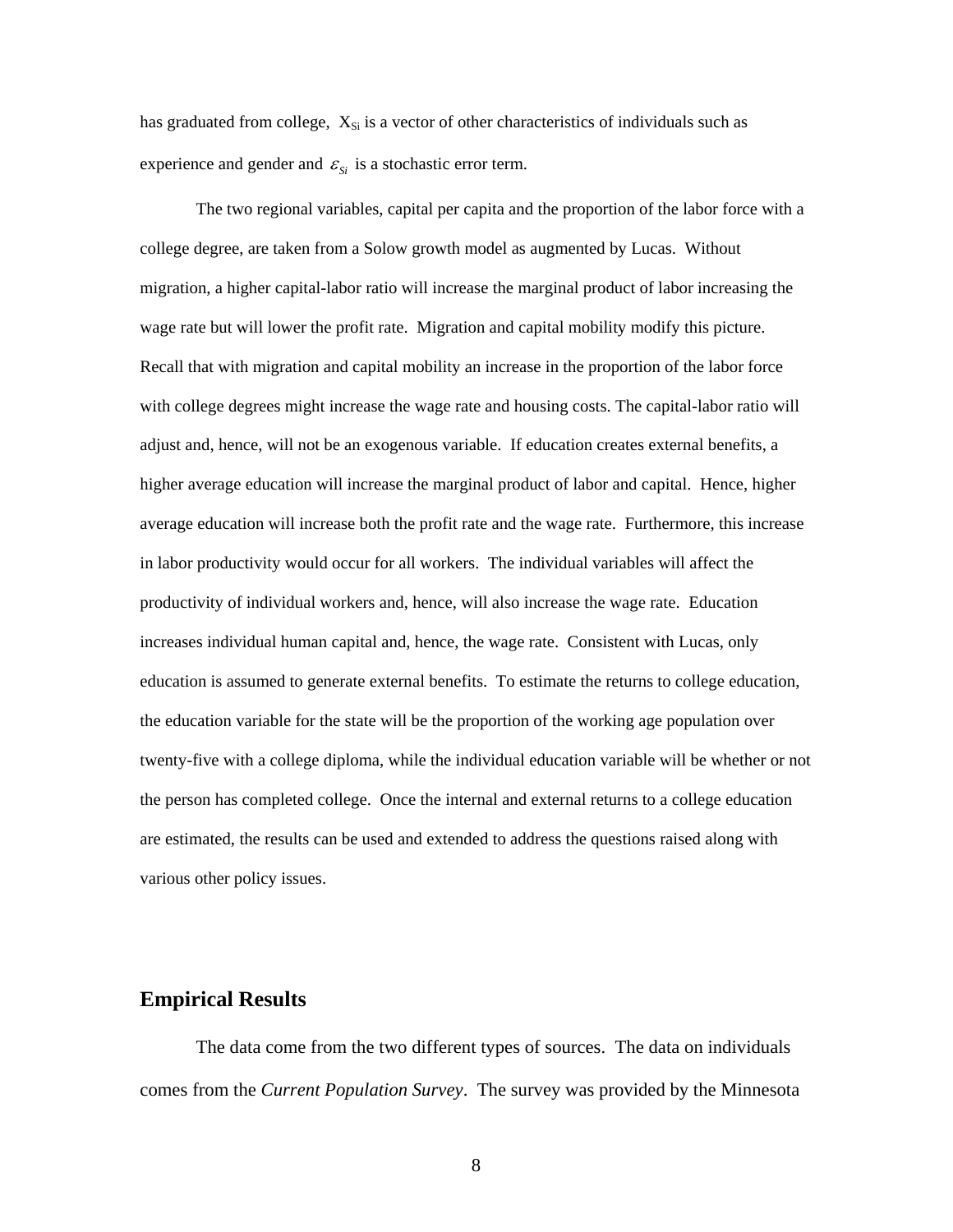Population Center (IPUMS). To be in the sample the person must be currently employed, have earned income during the past year and be of working age. Data for states come from *Geographic Area Statistics: the Annual Survey of Manufacturers* and from the *Statistical Abstract of the United States*. Specific variables used are capital/(labor force), the proportion of the working age population 25 years and older, the age of the individual and various dummy variables represent whether the individual was white, foreign born or male. The proportion of the labor force that has graduated from college was calculated for each state using the micro data provided by IPUMS.

As explained earlier, they variables of most interest are the two college education variable and the capital variable. A dummy variable will be used for whether a person has graduated from college and the percentage of college graduates in the state will be used to capture the external effects of education. It is expected that both variables will have a positive impact on wage earnings. The other statewide variable, capital/(labor force) is expected to be positive but could be insignificant. Its insignificance would lend support to the hedonic migration model. The age of the worker is used to capture human capital that increases with experience. The other variables are dummy variables indicating whether a worker is white, native born or male. These dummy variables are all expected to have a positive impact on the wage rate, partly because of differences in acquired human capital but also partly because of economic discrimination.

Four different models are estimated. First, a basic model is estimated based on the log-linear production function in equation 1. The results are shown in columns A and B of Table 1. Column A shows the estimates of the basic model discussed above. Next, the basic model is extended by adding some dummy variables for occupation to the basic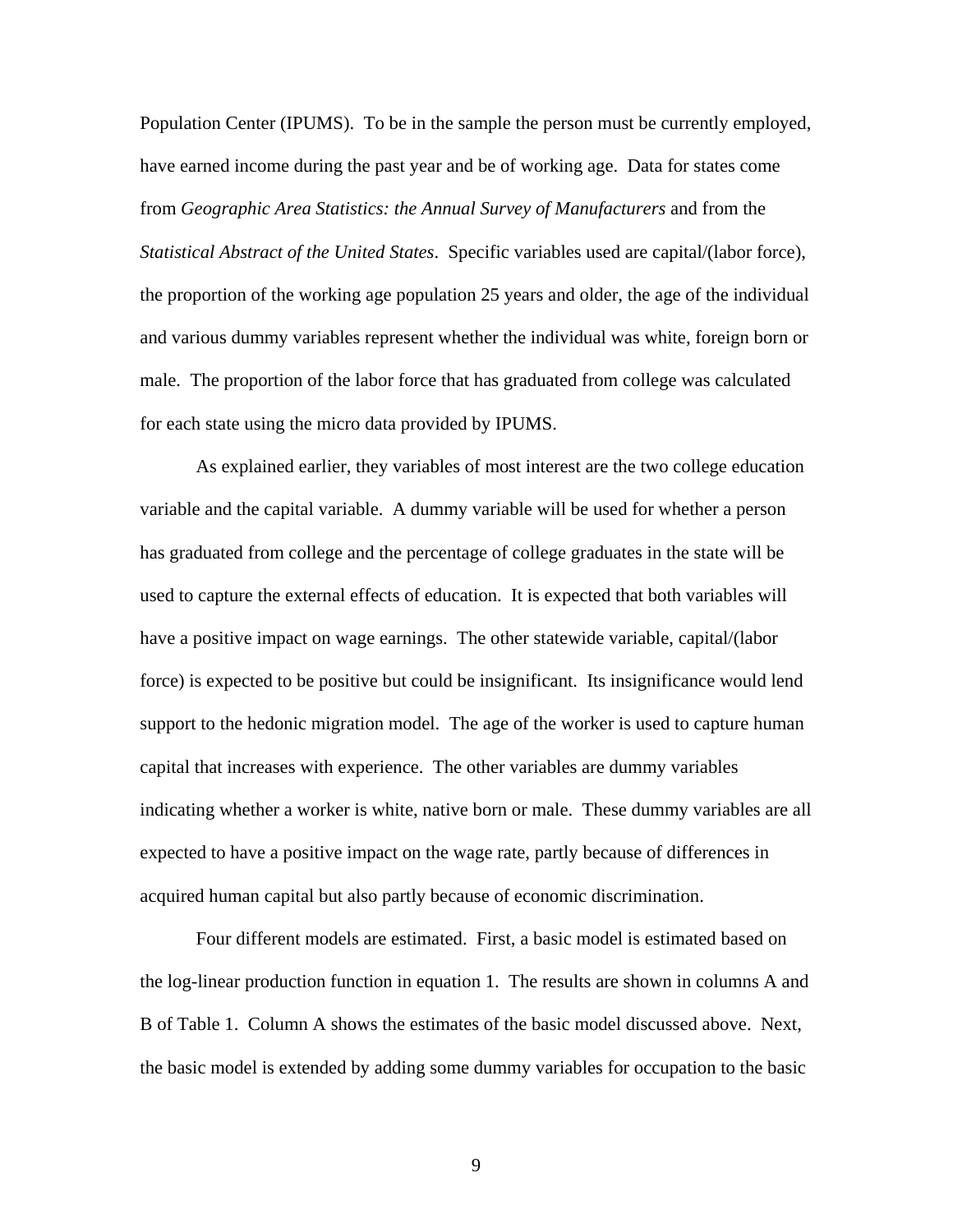model as a check on the robustness of the results. The results are shown in column B. Finally, for comparison and discussion, estimates for a linear version of the model are shown in columns A (the basic model) and B (the extended model).

The results in all four models show strong support for the existence of external returns to college education. The coefficient, % College, is significant at the 1% level. Subsidizing college education or attracting college graduates from elsewhere will substantially increase the average wage rate of all workers. An estimate of the magnitude of this external effect can be most easily seen by looking at the linear models. Here, an increase of one percentage point in the percent of the state's work force that has graduated from college will increase the wage income of all workers by a little more than \$500 for all workers in both linear models.<sup>[1](#page-12-0)</sup> However, there is little evidence that a subsidy to capital formation will have any impact on average wage rates. The coefficients in both models are small and insignificant. The results provide support to hedonic migration models where capital flows to a region is the equilibrating factor. Capital seeks out lower wage rates bringing average wage rates up to the national average given education externalities and regional amenities. This result lends support to previous studies that did not use capital data for the US.

Other variables of passing interest are the age, race, birth-place and gender variables. The results for these variables are not surprising. Wage rates tend to rise with age. Older workers are more experienced and hence are more productive. Native born workers earn more perhaps because of discrimination and perhaps because their human capital is better suited to their environment. Women, as expected, earn less than men.

<span id="page-12-0"></span><sup>&</sup>lt;sup>1</sup> Another way of stating the size of this external benefit is that it increases all factor returns by about 1.58%.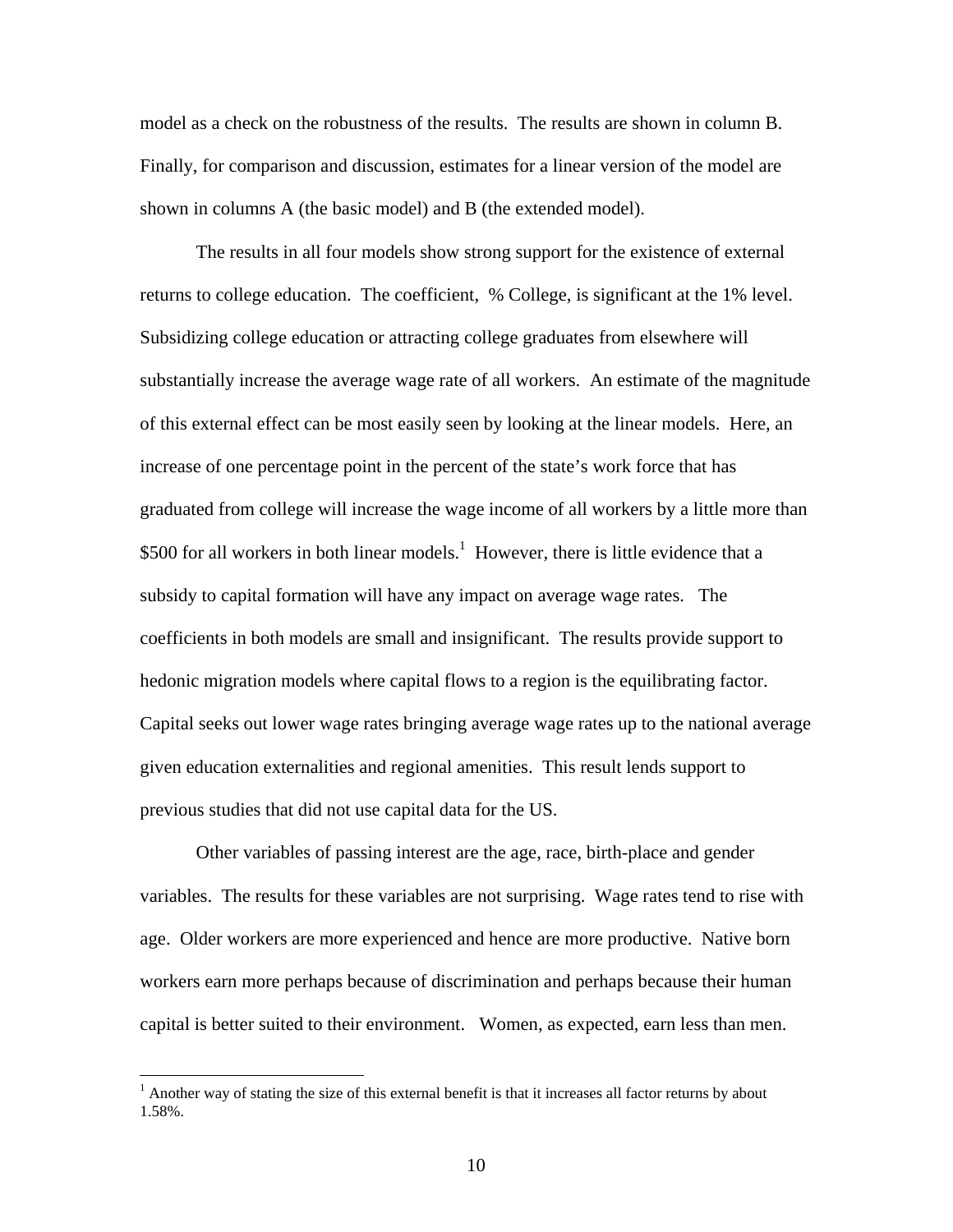There is mixed evidence that whites earn more. Whites earn significantly more in the linear model but not in the log-linear model. $2$ 

The results suggest a very large optimal subsidy to college education. For simplicity of exposition, consider the linear model. The estimated coefficient for % College represents the marginal external returns of a college graduate per worker. These returns will occur for every year. Furthermore, the externality will be realized by both employed persons and persons who decide to specialize in household production. The value of the external benefits will be at least as large as the foregone earnings if a person is to withdraw from the labor market. However, these implicit returns will be ignored in the present analysis and only explicit returns will be considered partly because state and federal taxes are not levied on implicit returns.

Since these returns occur through every year of a person's working lifetime, we will need to discount these returns to find the net present value to the state of a college degree. Assuming a 40 year work life and a real discount rate of 3%, the net present value of \$462 is \$15,400. In addition, capital also becomes more productive. The external benefit to capital will be assumed to be one-half the benefits to labor. The reason for this assumption is that historically capital's share of the output is about 1/3 while labor's share is about  $2/3$ <sup>3</sup> Consequently, the total net present value of this externality, to labor and capital, would be at least \$23,100. This value exceeds the average four year tuition subsidy in 2000. Hence, the results indicate that the state funding of instructional costs is below the optimum.

<span id="page-13-0"></span> $2$  However, if the native born variable is excluded (in results not shown here), race is significant in both models.

<span id="page-13-1"></span><sup>&</sup>lt;sup>3</sup> See Mankiw, Romer and Weil (1992).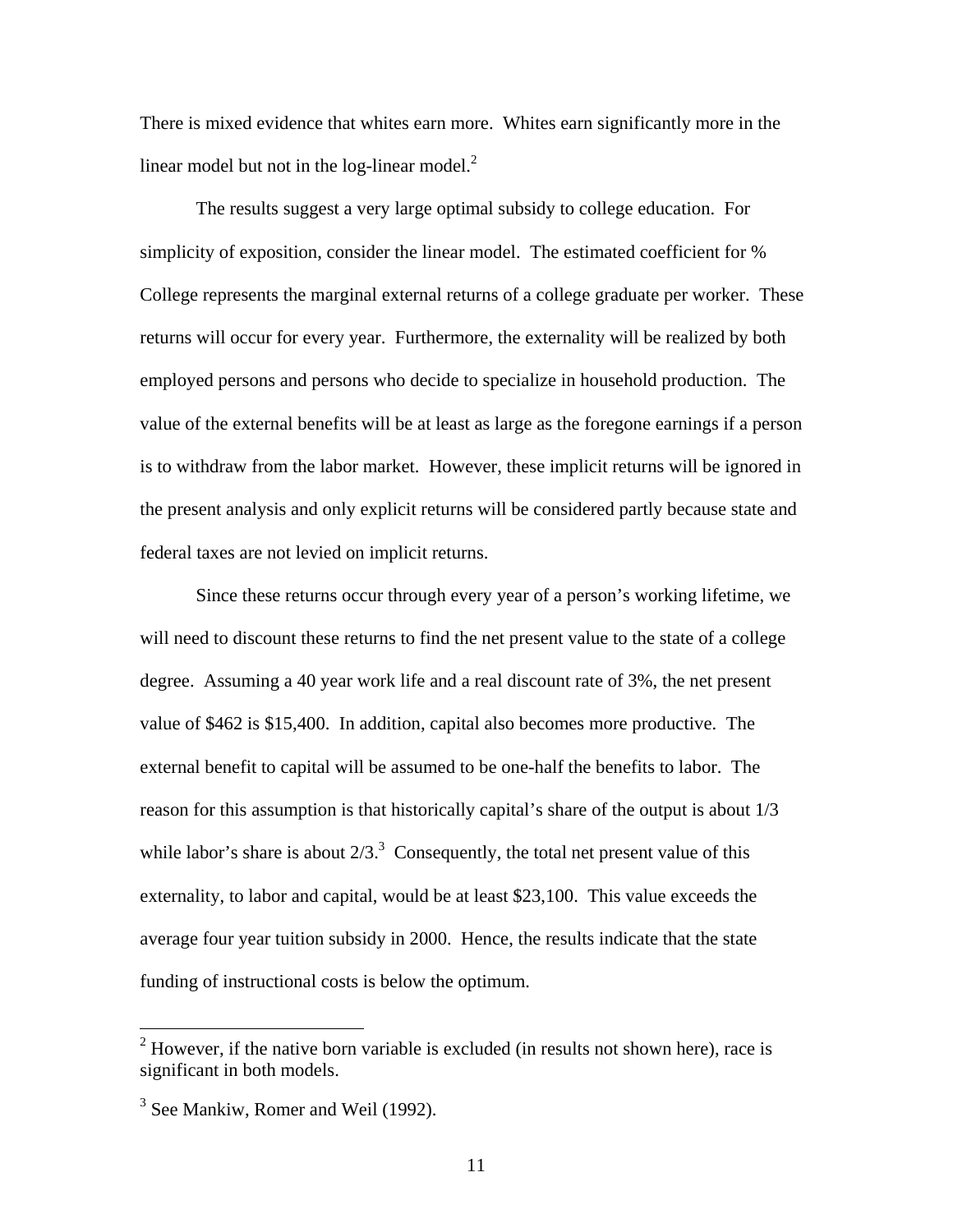There are numerous reasons for caution in interpreting this sizeable externality. These reasons are of two types. First, for numerous reasons the estimated coefficient for % College may be too large. There may be omitted variables, collinear with % College, that may be important in explaining average labor productivity and, hence, wage rates. These omitted variables could represent other features of state policy. Second, the interpretation of the estimated coefficient may be misleading. In particular, a standard production function suggests nonlinearity. The higher % College the lower its impact on wages. In order to see which states would have the highest marginal return to investment in college education, refer to Table 2, which shows the percentage of college graduates variable by state for each of the census years. There is considerable variability by state with West Virginia and Indiana having the lower percentage of college graduates. An increase in college subsidies would therefore be expected to have a greater beneficial effect for states like West Virginia and Indiana than for states like Connecticut and Colorado with a more educated population.

A factor that may reduce the external benefits to states from investing in college education is that other states may free ride on their investment by attracting college graduates from other states. The net amount of free riding would be the cumulative net loss in college graduates over the last forty years. Merely establishing that a high proportion of a state's work force that has graduated from college comes from migrants from other states is not sufficient to establish sizeable free riding. Free riding, no matter how extensive, does not provide a basis for arguing that public financing of education should be smaller. It merely provides a basis for arguing that the federal government should provide a commensurate share of this financing.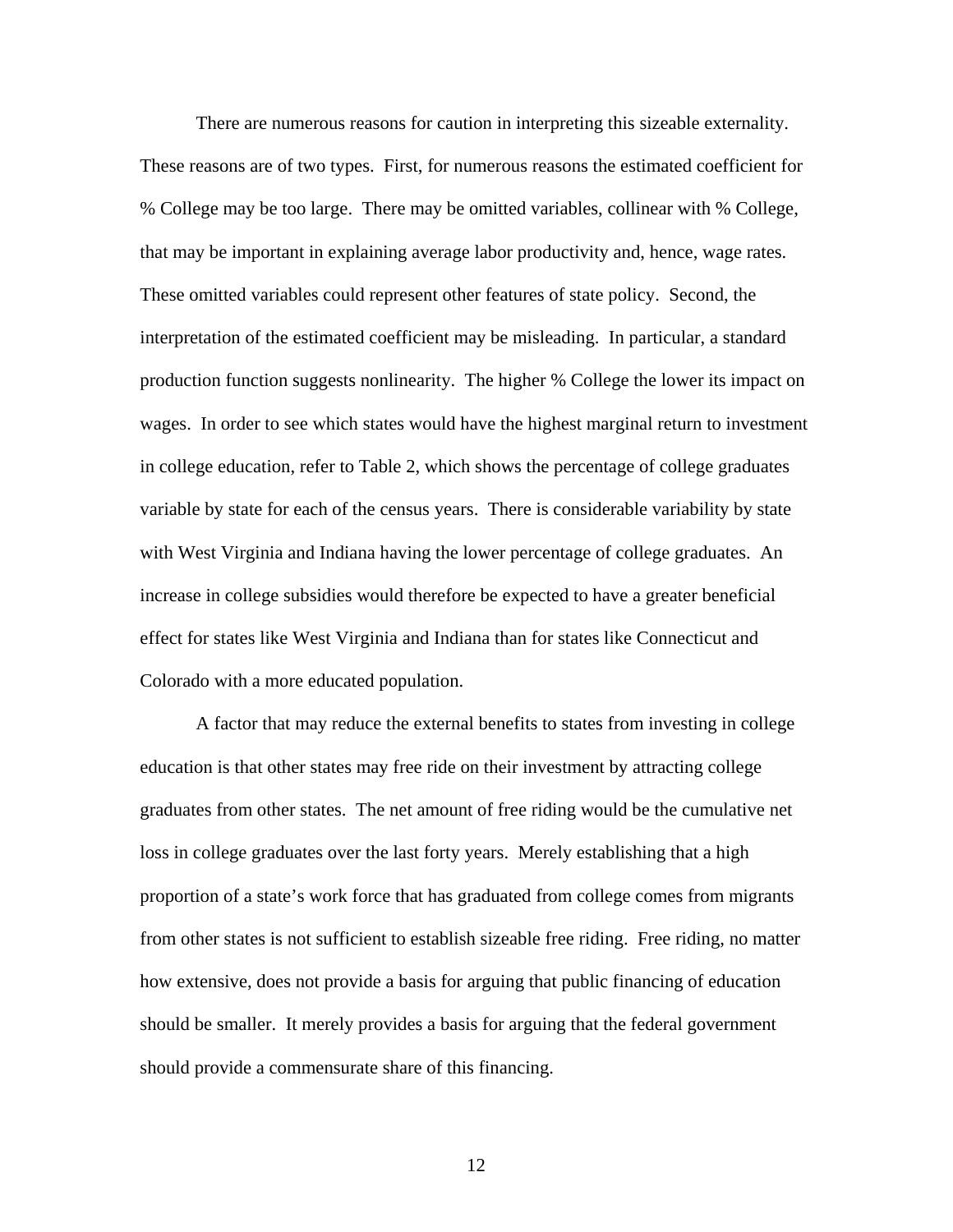#### **Conclusions**

There are sizeable externalities generated by college education for states. The average value of these externalities is suboptimal for the US as a whole. However, individual states might free ride by attracting college graduates from other states. An avenue for future research is to judge the extent to which free riding occurs and, consequently, how much the federal government should pay in support of higher education. Since it is also possible for the US, as a whole, to free ride on other countries investment in higher education, future research could also focus on immigration versus trade policy in terms of their impact on the external benefits from higher education. Freer immigration might be preferable to freer trade, particularly the outsourcing of high skilled production, because it generated these positive externalities from education.

A more complete study would consider a panel beginning in 1994, when state capital variables became available and would introduce instruments into the model, which might be a supply or demand instrument. A possible supply instrument is the proportion of young workers in the labor force. Young workers are more likely to have a college degree than older workers and will increase the supply of college graduates. A possible demand instrument is the number of top research industries in the state. Research industries may increase the relative productivity of college graduates versus other workers within a state and, consequently, increase the demand for college graduates and hence their wage rates.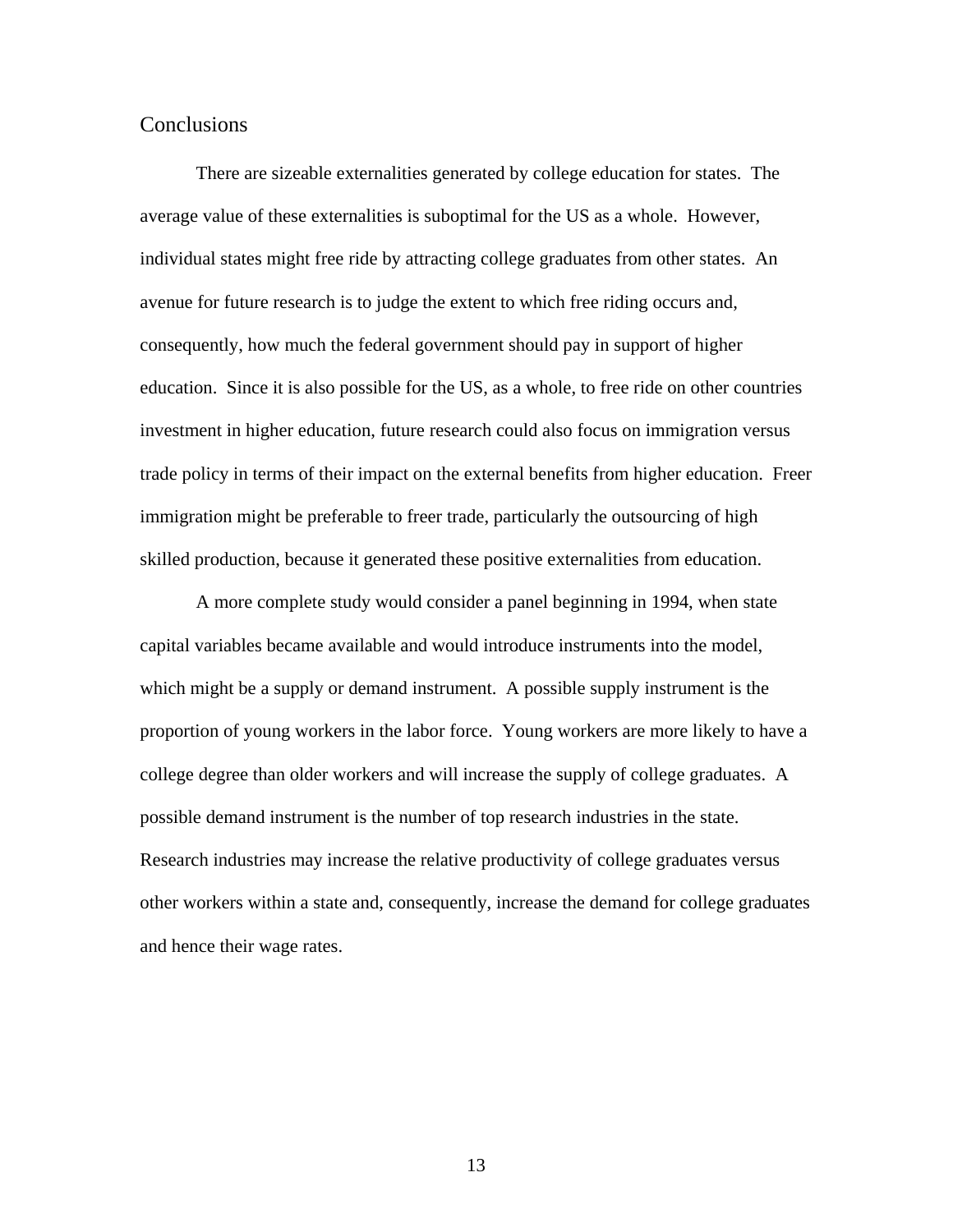| Variable Name       | Model A      | Model B      | Model C      | Model D      |
|---------------------|--------------|--------------|--------------|--------------|
|                     | Log-linear   | Log-linear   | Linear       | Linear       |
| Intercept           | 5.101        | 5.225        | $-21,022.9$  | $-19615.0$   |
|                     | (46.83)      | (43.10)      | $(-19.44)$   | (19.40)      |
| Capital per         | 0.005        | 0.006        | $-0.301$     | $-0.098$     |
| Worker              | (0.71)       | (0.84)       | $(-1.12)$    | (0.37)       |
| % College           | 0.335        | 0.319        | 491.70       | 462.55       |
|                     | $(14.04)$ ** | $(13.60)$ ** | $(15.95)$ ** | $(15.26)$ ** |
| <b>College Grad</b> | 0.588        | 0.442        | 22,693.55    | 17,391.58    |
|                     | $(71.60)$ ** | $(49.50)**$  | $(86.56)$ ** | $(61.01)$ ** |
| Age                 | 0.887        | 0.857        | 541.70       | 519.35       |
|                     | $(77.22)$ ** | $(75.69)$ ** | $(53.81)$ ** | $(52.39)$ ** |
| White               | 0.010        | $-0.010$     | 1,576.26     | 1,016.93     |
|                     | (0.95)       | $(-0.98)$    | $(4.64)$ **  | $(3.04)*$    |
| <b>Native Born</b>  | 0.196        | 0.150        | 5,824.24     | 4,039.67     |
|                     | $(18.96)$ ** | $(14.57)$ ** | $(17.58)$ ** | $(12.30)$ ** |
| Male                | 0.492        | 0.523        | 15,256.28    | 17,256.63    |
|                     | $(67.74)$ ** | $(68.23)**$  | $(65.60)$ ** | $(70.38)$ ** |
| Managerial          |              | 0.265        |              | 7,807.39     |
| Professional        |              | $(4.71)$ **  |              | $(4.34)$ **  |
| Service             |              | $-0.158$     |              | $-4157.23$   |
|                     |              | $(-2.79)*$   |              | $(-2.30)*$   |
| <b>Sales Office</b> |              | $-0.010$     |              | $-2862.52$   |
|                     |              | $(-0.17)$    |              | (1.57)       |
| Farming,            |              | 0.084        |              | $-2545.97$   |
| Fishing, Forestry   |              | (1.11)       |              | $(-1.05)$    |
| Transportation      |              | 0.11         |              | $-3790.1$    |
|                     |              | (0.20)       |              | $(-2.09)*$   |
| # Observations      | 56,594       | 56,594       | 56,594       | 56,594       |
| Adj. R-Square       | 0.241        | 0.255        | 0.229        | 0.255        |
|                     |              |              |              |              |

Table 1

t-statistics are in parentheses.

\*Significant at the 5% level.

\*\*Significant at the 1% level.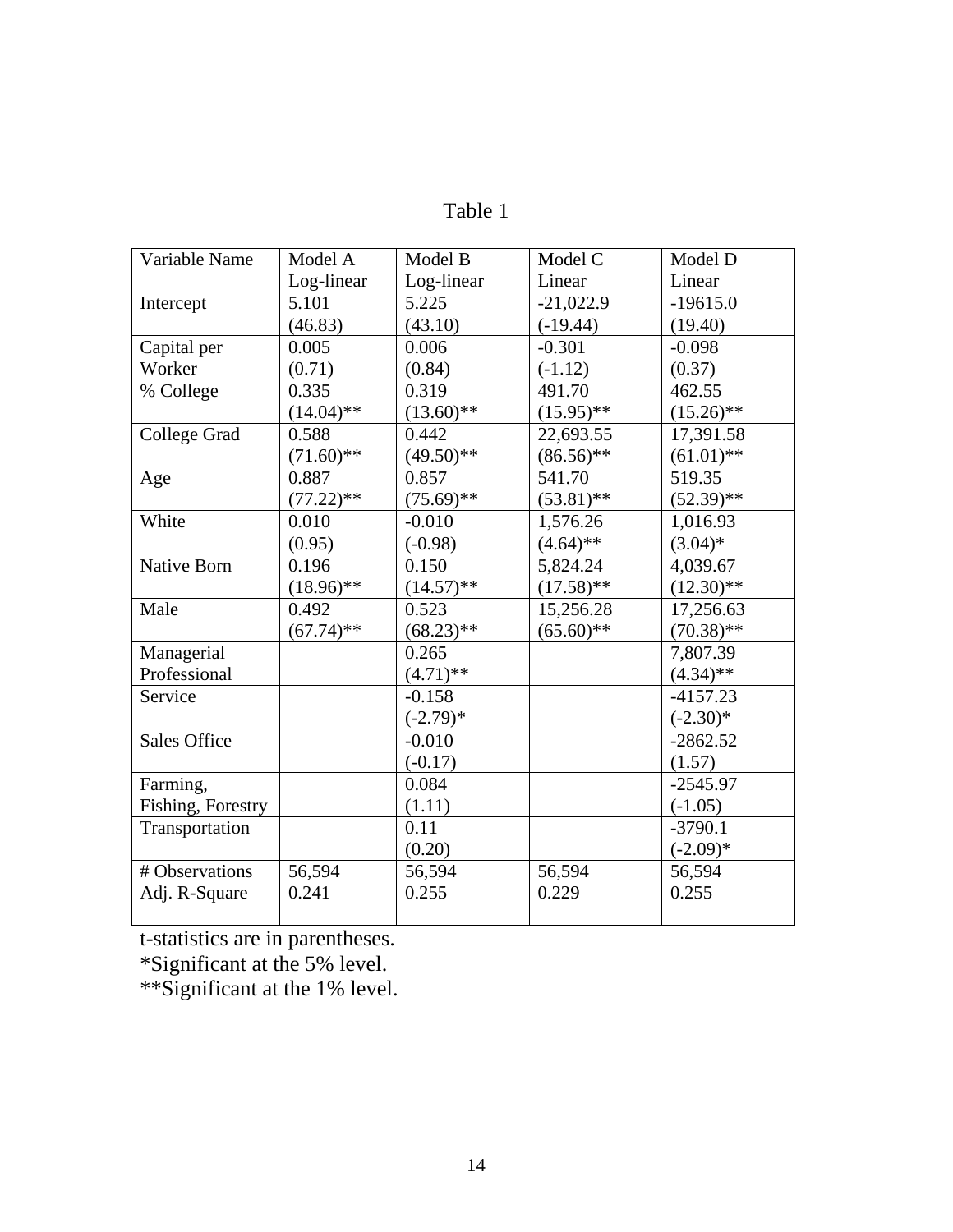# Table 2 The percentage of the labor force with a college degree

| states               | year2000 | year1990 | year 1980 |
|----------------------|----------|----------|-----------|
| Alabama              | 20.4     | 15.7     | 12        |
| Alaska               | 28.1     | 23.0     | 21.47     |
| Arizona              | 24.6     | 20.3     | 17.67     |
| Arkansas             | 18.4     | 13.3     | 10.72     |
| California           | 27.5     | 23.4     | 19.74     |
| Colorado             | 34.6     | 27.0     | 22.89     |
| Connecticut          | 31.6     | 27.2     | 20.98     |
| Delaware             | 24.0     | 21.4     | 17.19     |
| District of Columbia | 38.3     | 33.3     | 28.62     |
| Florida              | 22.8     | 18.3     | 14.96     |
| Georgia              | 23.1     | 19.3     | 14.52     |
| Hawaii               | 26.3     | 22.9     | 19.76     |
| Idaho                | 20.0     | 17.7     | 15.51     |
| Illinois             | 27.1     | 21.0     | 15.93     |
| Indiana              | 17.1     | 15.6     | 12.16     |
| lowa                 | 25.5     | 16.9     | 14.28     |
| Kansas               | 27.3     | 21.1     | 17.72     |
| Kentucky             | 20.5     | 13.6     | 11.36     |
| Louisiana            | 22.5     | 16.1     | 13.65     |
| Maine                | 24.1     | 18.8     | 14.33     |
| Maryland             | 32.3     | 26.5     | 20.88     |
| Massachusetts        | 32.7     | 27.2     | 20.5      |
| Michigan             | 23.0     | 17.4     | 14.39     |
| Minnesota            | 31.2     | 21.8     | 17.82     |
| Mississippi          | 18.7     | 14.7     | 12.4      |
| Missouri             | 26.2     | 17.8     | 13.81     |
| Montana              | 23.8     | 19.8     | 16.68     |
| Nebraska             | 24.6     | 18.9     | 14.06     |
| Nevada               | 19.3     | 15.3     | 14.86     |
| New Hampshire        | 30.1     | 24.4     | 17.65     |
| New Jersey           | 30.1     | 24.9     | 18.19     |
| New Mexico           | 23.6     | 20.4     | 17.8      |
| New York             | 28.7     | 23.1     | 17.67     |
| North Carolina       | 23.2     | 17.4     | 13.19     |
| North Dakota         | 22.6     | 18.1     | 10.91     |
| Ohio                 | 24.6     | 17.0     | 13.88     |
| Oklahoma             | 22.5     | 17.8     | 15.33     |
| Oregon               | 27.2     | 20.6     | 18.18     |
| Pennsylvania         | 24.3     | 17.9     | 13.73     |
| Rhode Island         | 26.4     | 21.3     | 13.95     |
| South Carolina       | 19.0     | 16.6     | 13.32     |
| South Dakota         | 25.7     | 17.2     | 12.72     |
| Tennessee            | 22.0     | 16.0     | 12.61     |
| Texas                | 23.9     | 20.3     | 16.86     |
| Utah                 | 26.4     | 22.3     | 19.94     |
| Vermont              | 28.8     | 24.3     | 19        |
| Virginia             | 31.9     | 24.5     | 19.61     |
| Washington           | 28.6     | 22.9     | 19.34     |
| West Virginia        | 15.3     | 12.3     | 10.5      |
| Wisconsin            | 23.8     | 17.7     | 14.89     |
| Wyoming              | 20.6     | 18.8     | 16.35     |
| US Average           | 25.2     | 20.0     | 16.2      |
|                      |          |          |           |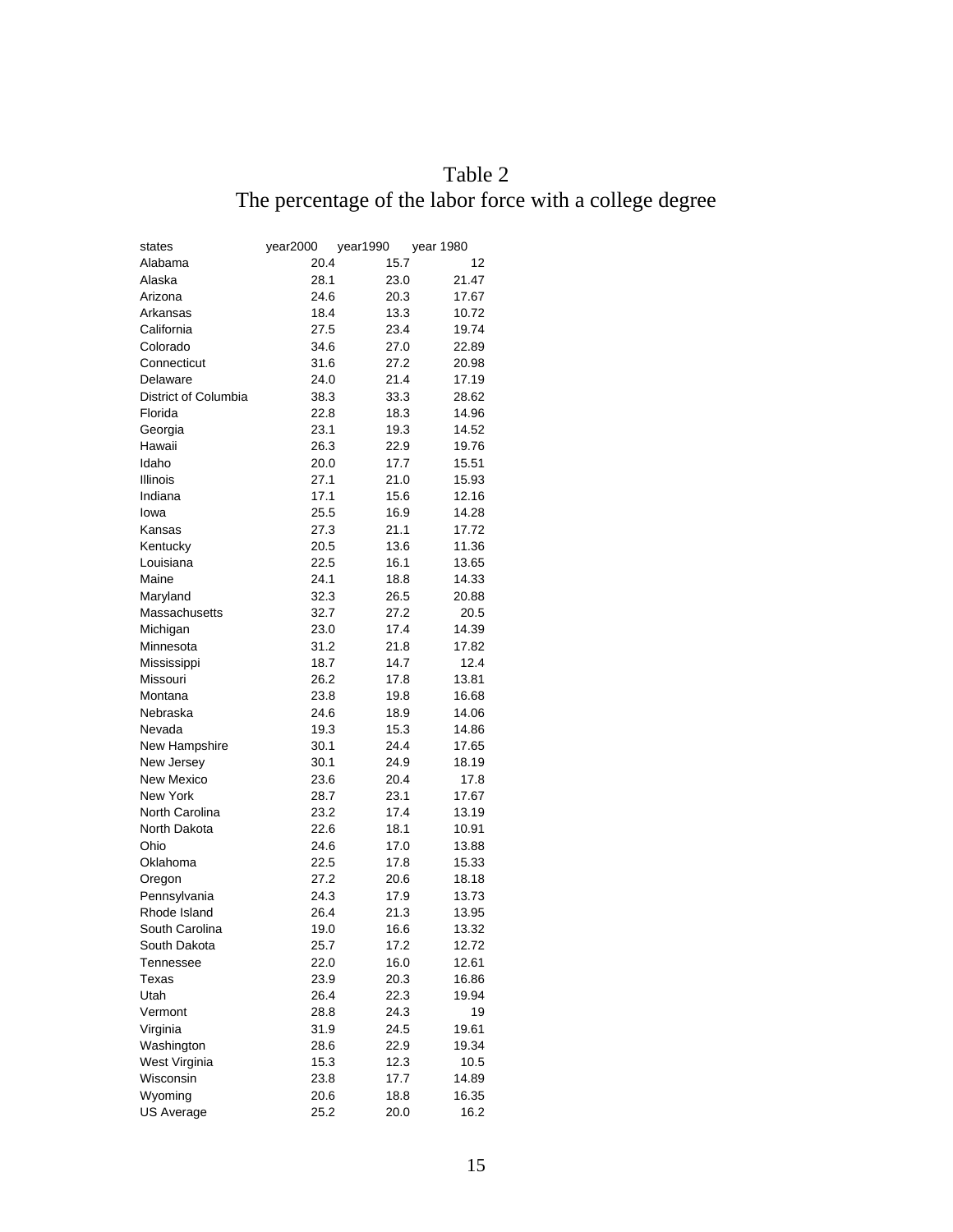#### **References**

- Acemoglu, D. and J. Angrist (1999) "How Large are Human-Capital Externalities? Evidence from Compulsory Schooling Laws," NBER *Macroeconomics Annual*, 15 pp. 9-59.
- Aly, H. and M. P. Shields (1999) "Privatization and Surplus Labor in the Egyptian Textile Industry," *Economics Letters*, 63, pp. 187-91.
- Friedman, M. (1962) *Capitalism and Freedom*, Chicago: University of Chicago Press.
- Groen, J. A. (2004) "The Effect of College Location on Migration of College-Educated Labor," *Journal of Econometrics* 121:125-42.
- Hsiao, C. (1986) "Analysis of Panel Data," Cambridge, UK: Cambridge University Press.
- Jeon, Y. and M. P. Shields (2005) "Integration and Utilization of Public Education Resources in Remote and Homogenous Areas: A Case Study of the Upper Peninsula of Michigan," *Contemporary Economic Policy*, 23 (October 2005):601- 14.
- Lucas, R. E., Jr. (1988) "On the Mechanics of Economic Development," *Journal of Monetary Economics,* 22, pp. 3 – 22.
- Mankiw, N. G., D. Romer and D. V. Weil (1992) "A Contribution to the Empirics of Economic Growth," *Quarterly Journal of Economics* 107 (May):407-37.
- Marshall, A. (1890) *Principles of Economics*, 8<sup>th</sup> Edition, (London: Macmillan), 1947.
- Mincer, J. (1974) *Schooling, Experience and Earnings*, NBER, New York.
- Moretti, E. (2004a) "Estimating the Social Return to Higher Education: Evidence from Longitudinal and Repeated Cross-sectional Data," *Journal of* Econometrics, 121, pp. 175-212.
- Moretti, E. (2004b) "Worker's Education, Spillovers and Productivity: Evidence from Plant-Level Production Functions," *American Economic Review* 94(June):656-90.
- Roback, J. (1982) "Wages, Rents, and the Quality of Life," *Journal of Political Economy* 90 (December):1257-78.
- Roback, J. (1988) "Wages, Rents, and Amenities: Differences Among Workers and Regions," *Economic Inquiry* 26 (January):23-41.
- Rauch, J. E. (1993) "Productivity Gains from Geographic Concentration of Human Capital: Evidence from the Cities," *Journal of Urban Economics* 34